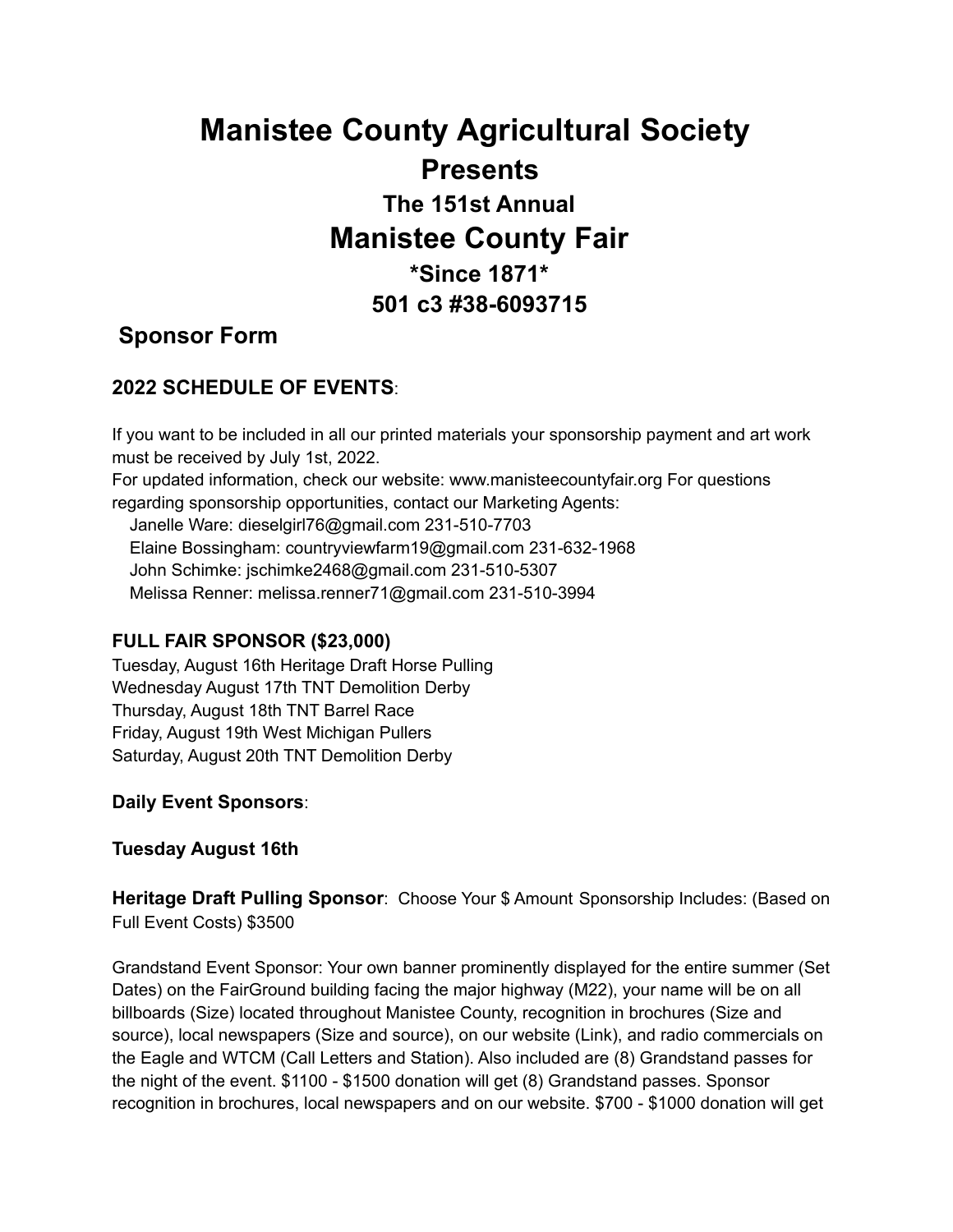(6) Grandstand passes. Sponsor recognition in brochures, local newspapers and on our website. \$400 - \$600 donation will get (4) Grandstand passes Sponsor recognition in brochures, local newspapers and on our website. \$100 - \$300 donation will get (2) Grandstand passes Sponsor recognition in brochures, local newspapers and on our website.

**Wednesday August 17th** (Native Amusement Midway Opens)

**TNT Demolition Derby** Sponsor: Choose Your \$ Amount Sponsorship Includes: (Based on Full Event Costs) \$4500

Complete Event Sponsor: Your own banner prominently displayed for the entire summer (Set Dates) on the FairGround building facing the major highway (M22), your name will be on all billboards (Size) located throughout Manistee County, recognition in brochures (Size and source), local newspapers (Size and source), on our website (Link), and radio commercials on the Eagle and WTCM (Call Letters and Station). Also included are (8) Grandstand passes for the night of the event. \$1100 - \$1500 donation will get (8) Grandstand passes. Sponsor recognition in brochures, local newspapers and on our website. \$700 - \$1000 donation will get (6) Grandstand passes. Sponsor recognition in brochures, local newspapers and on our website. \$400 - \$600 donation will get (4) Grandstand passes Sponsor recognition in brochures, local newspapers and on our website. \$100 - \$300 donation will get (2) Grandstand passes Sponsor recognition in brochures, local newspapers and on our website.

### **Thursday August 18th**

**Side by Side Barrel Racing** (Down and back motor vehicle)

Sponsor: Choose Your \$ Amount Sponsorship Includes: (Based on Full Event Costs) \$2000

Complete Event Sponsor: Your own banner prominently displayed for the entire summer (Set Dates) on the FairGround building facing the major highway ( M22), your name will be on all billboards (Size) located throughout Manistee County, recognition in brochures (Size and source), local newspapers (Size and source), on our website (Link), and radio commercials on the Eagle and WTCM (Call Letters and Station). Also included are (8) Grandstand passes for the night of the event. \$1100 - \$1500 donation will get (8) Grandstand passes. Sponsor recognition in brochures, local newspapers and on our website. \$700 - \$1000 donation will get (6) Grandstand passes. Sponsor recognition in brochures, local newspapers and on our website. \$400 - \$600 donation will get (4) Grandstand passes Sponsor recognition in brochures, local newspapers and on our website. \$100 - \$300 donation will get (2) Grandstand passes Sponsor recognition in brochures, local newspapers and on our website.

## **Friday August 19th**

West Michigan Pullers Sponsor: Choose Your \$ Amount Sponsorship Includes: (Based on Full Event Costs) \$6500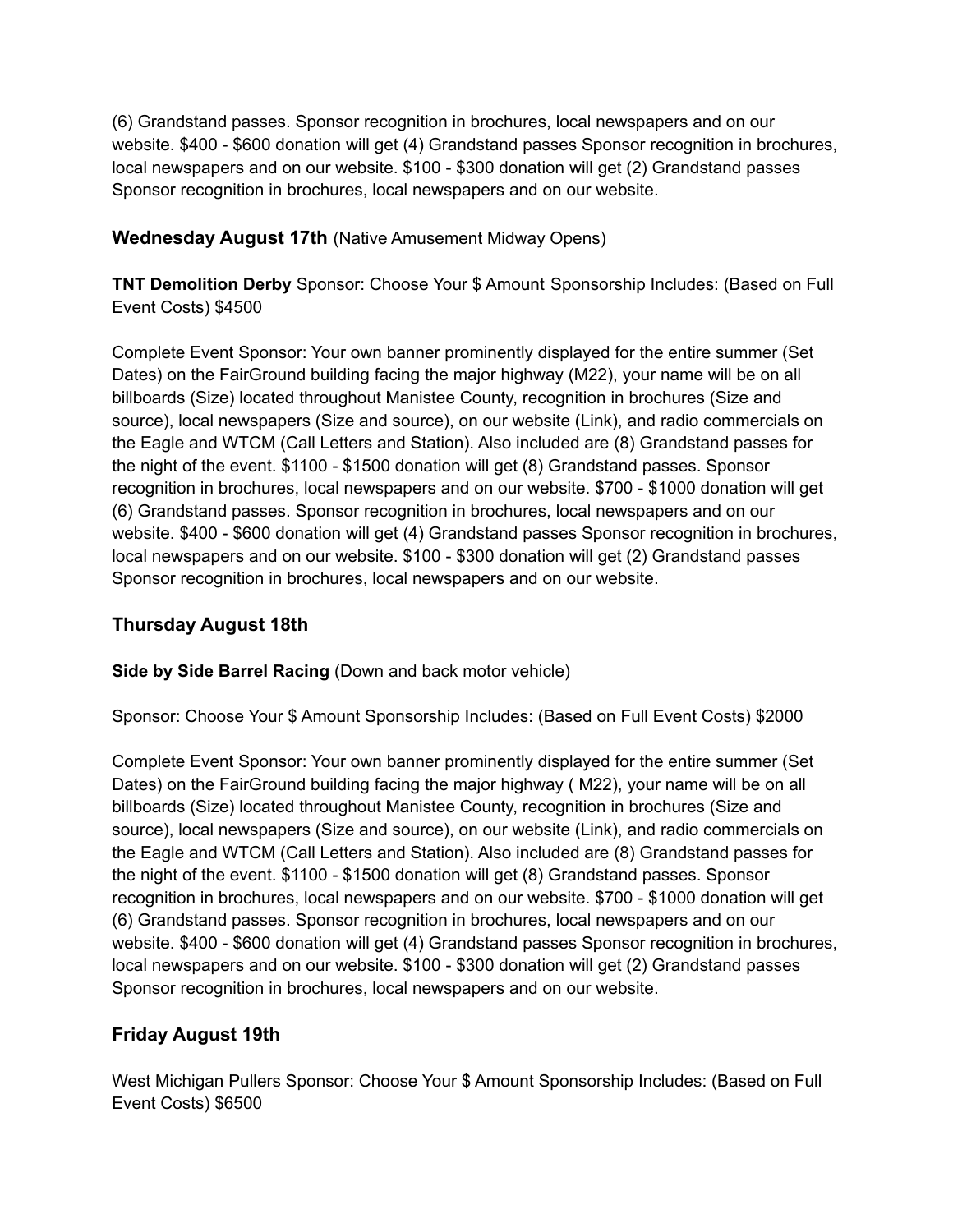Grandstand Event Sponsor: Your own banner prominently displayed for the entire summer (Set Dates) on the FairGround building facing the major highway (M22), your name will be on all billboards (Size) located throughout Manistee County, recognition in brochures (Size and source), local newspapers (Size and source), on our website (Link), and radio commercials on the Eagle and WTCM (Call Letters and Station). Also included are (8) Grandstand passes for the night of the event. \$1100 - \$1500 donation will get (8) Grandstand passes. Sponsor recognition in brochures, local newspapers and on our website. \$700 - \$1000 donation will get (6) Grandstand passes. Sponsor recognition in brochures, local newspapers and on our website. \$400 - \$600 donation will get (4) Grandstand passes Sponsor recognition in brochures, local newspapers and on our website. \$100 - \$300 donation will get (2) Grandstand passes Sponsor recognition in brochures, local newspapers and on our website.

#### **Saturday August 21st** \*Kids and Public Safety Day\*

**TNT Demolition Derby**: Sponsor Choose Your \$ Amount Sponsorship Includes: (Based on Full Event Costs) \$4500

Complete Event Sponsor: Your own banner prominently displayed for the entire summer (Set Dates) on the Fair Ground building facing the major highway (M22), your name will be on all billboards (Size) located throughout Manistee County, recognition in brochures (Size and source), local newspapers (Size and source), on our website (Link), and radio commercials on the Eagle and WTCM (Call Letters and Station). Also included are (8) Grandstand passes for the night of the event. \$1100 - \$1500 donation will get (8) Grandstand passes. Sponsor recognition in brochures, local newspapers and on our website. \$700 - \$1000 donation will get (6) Grandstand passes. Sponsor recognition in brochures, local newspapers and on our website. \$400 - \$600 donation will get (4) Grandstand passes Sponsor recognition in brochures, local newspapers and on our website. \$100 - \$300 donation will get (2) Grandstand passes Sponsor recognition in brochures, local newspapers and on our website.

## **Weekly Event Sponsors**:

**Platinum Sponsor** - \$1,500.00 Sponsorship Includes: Two (2) free Gold Passes which gets you into the Grandstands the whole week of the fair. Sponsor recognition in brochures. Recognition in local newspapers and on our website, where we can also link to your website. (8) Grandstand passes. Announcement at all Grandstand events.

**Gold Sponsor** - \$1,000.00 Sponsorship Includes: Gold Sponsor recognition in brochures, local newspapers and on our website. (6) Grandstand passes. Announcement at all Grandstand events. Silver Sponsor - \$500.00 Sponsorship Includes:

**Silver Sponsor** recognition in brochures, local newspapers and on our website. (4) Grandstand passes. Announcement at all Grandstand events.

**Bronze Sponsor** - \$250.00 Sponsorship Includes: Bronze Sponsor recognition in brochures, local newspapers and on our website. (2) Grandstand passes